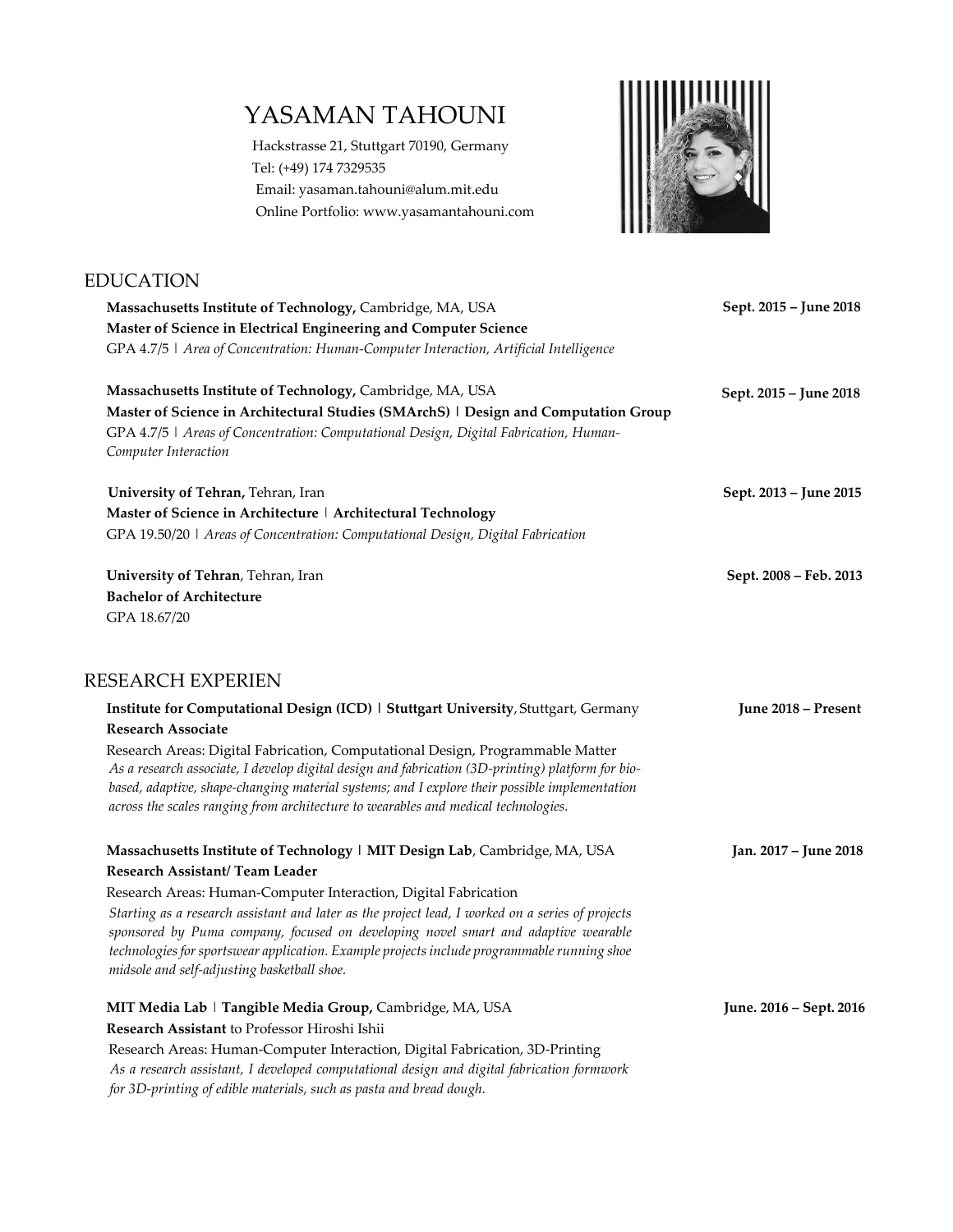#### **YASAMAN TAHOUNI PAGE 2**

# TEACHING EXPERIENCE

| Institute for Computational Design (ICD)   Stuttgart University, Stuttgart, Germany<br><b>Tutor/Thesis Advisor</b> | Jan. 2017 - Feb. 2017  |
|--------------------------------------------------------------------------------------------------------------------|------------------------|
| Advising three master's theses, focused in the fields of Huma-Computer Interaction,                                |                        |
| Interactive Technologies and Programmable Matter.                                                                  |                        |
| Massachusetts Institute of Technology   IDC (International Design Center)                                          | Jan. 2017 - Feb. 2017  |
| Teaching Assistant - to Professor Terry Knight                                                                     |                        |
| "Making Spaces"                                                                                                    |                        |
| A 3-week workshop on design and construction of 1:1 scale Interactive Pavilions                                    |                        |
| Massachusetts Institute of Technology   MIT Media Lab                                                              | Aug. 2016 - Dec. 2016  |
| Teaching Assistant - to Professor Neil Gershenfeld                                                                 |                        |
| "How to Make [Almost] Anything"                                                                                    |                        |
| Graduate-level course on Digital Fabrication, Interactive technologies and Electronics                             |                        |
| Massachusetts Institute of Technology   School of Architecture                                                     | Feb. 2016 - May 2016   |
| Teaching Assistant - to Professors: Skylar Tibbits, Caitlin Mueller, Jessica Rosenkrantz                           |                        |
| "Design Studio: Introduction to Design Techniques and Technologies"                                                |                        |
| Undergraduate-level course on Computational Design and Digital Fabrication                                         |                        |
| Azad University of Tehran, West Branch   School of Architecture                                                    | Sept. 2014 - Dec. 2014 |
| Lecturer                                                                                                           |                        |
| "Introduction to Computational Design and Digital Fabrication"                                                     |                        |
| Undergraduate-level course on Computational Design and Digital Fabrication                                         |                        |
| <b>AWARDS AND FELLOWSHIPS</b>                                                                                      |                        |
| Massachusetts Institute of Technology, Cambridge, MA, USA                                                          |                        |
| 2-year MIT Merit Fellowship for Master's Degree                                                                    | Sept. 2015             |
| University of Tehran, Tehran, Iran                                                                                 |                        |
| Exceptional Talents Full Scholarship for graduate studies                                                          | Sept. 2013             |
| University of Tehran, Tehran, Iran                                                                                 |                        |
| National full Scholarship for undergraduate studies                                                                | Sept. 2008             |

# PUBLICATIONS

(Dissertation) Y. Tahouni (2018), Augmented Materials: Towards Reconnecting Bits of Mind and Atoms of Hands. *M.S. Thesis, Massachusetts Institute of Technology.*

Y. Tahouni (Under Submission), NURBS Forms: Direct Manipulation for 3D Modeling, *Tangible, Embedded and Embodied Interaction (ACM TEI 2019)*

(Dissertation) Y. Tahouni (2015) Computational Design of Lattice Shell Structures Using Morphogenesis algorithm of Diatoms. *M.S. Thesis, University of Tehran*